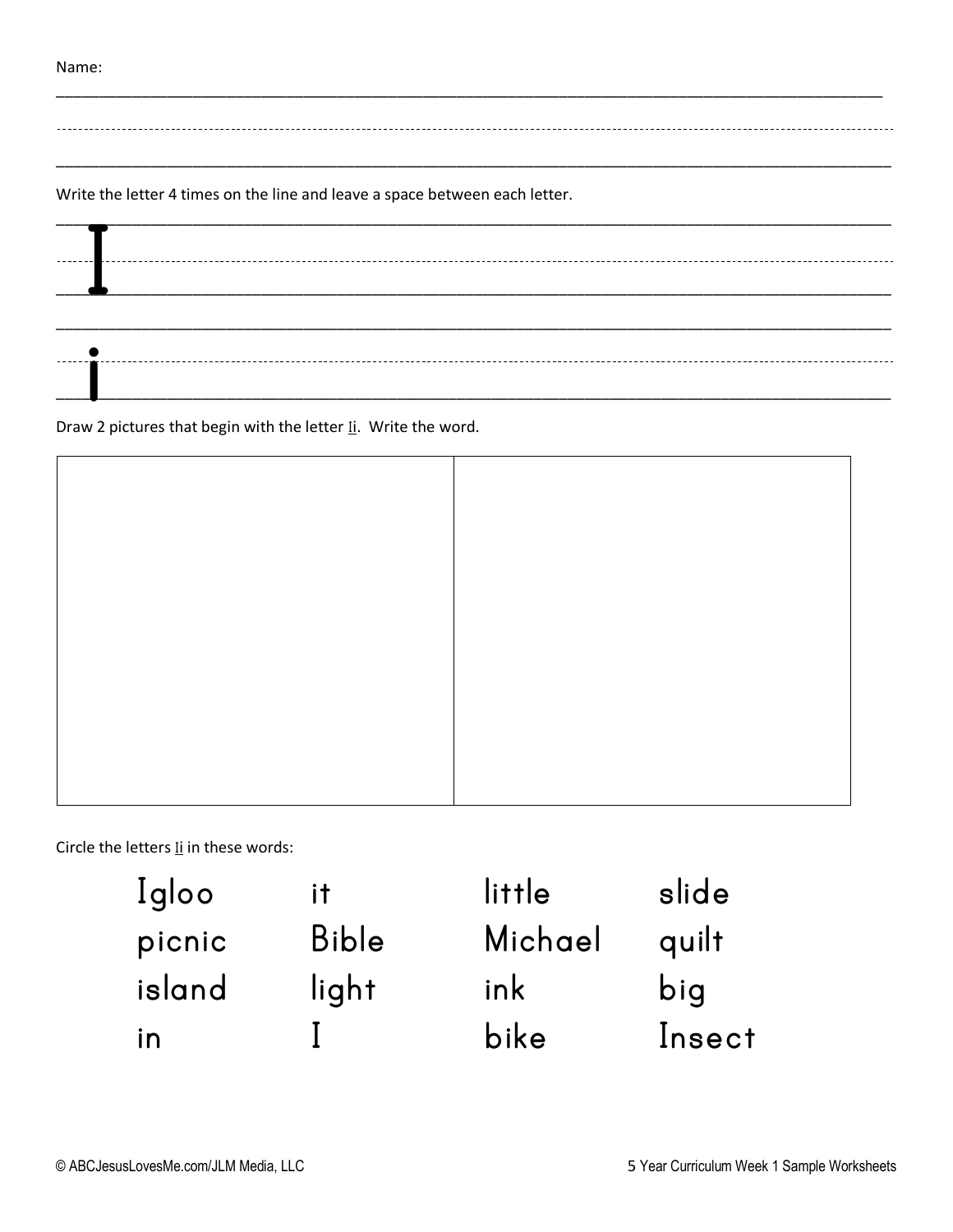## I am a Child of God!

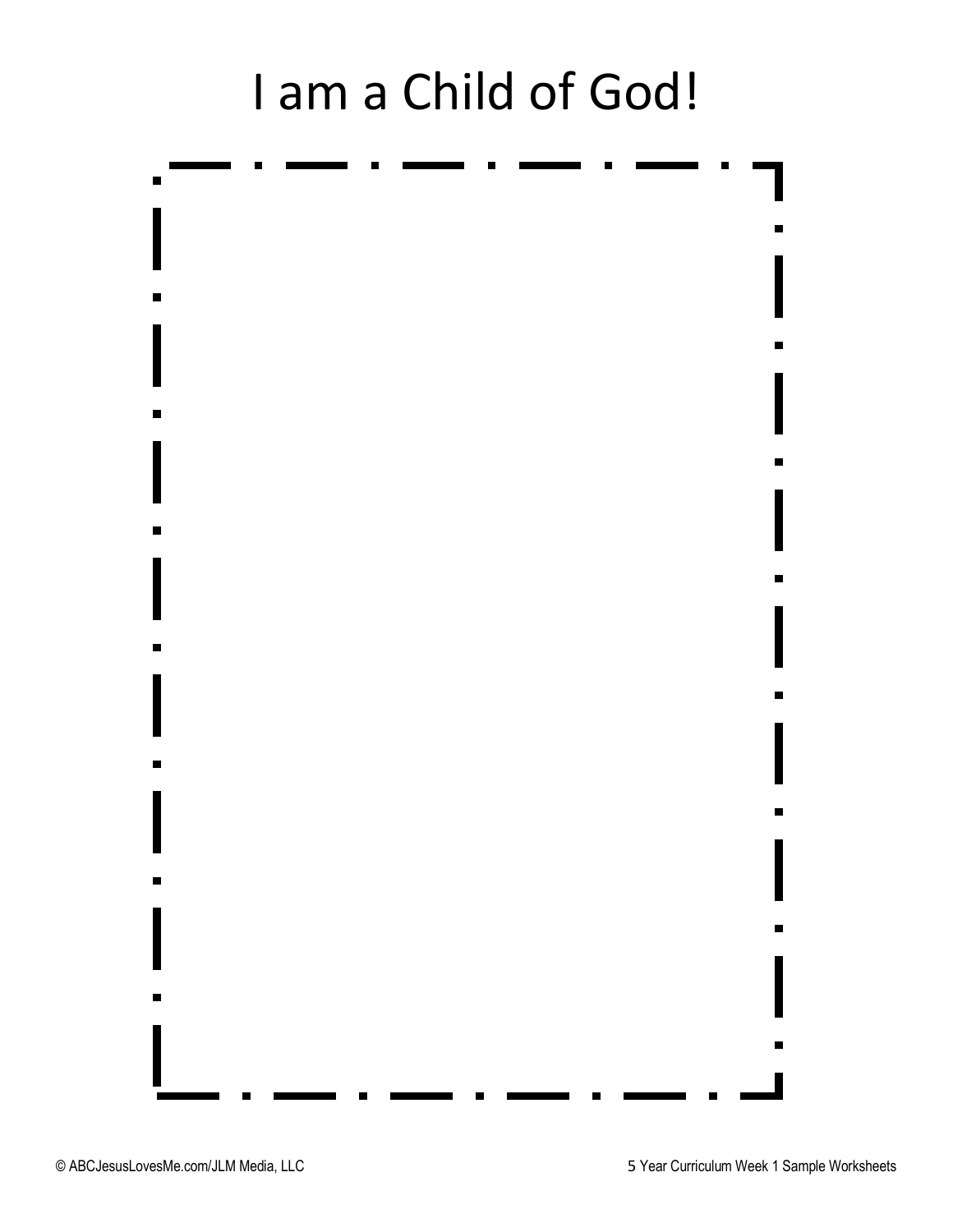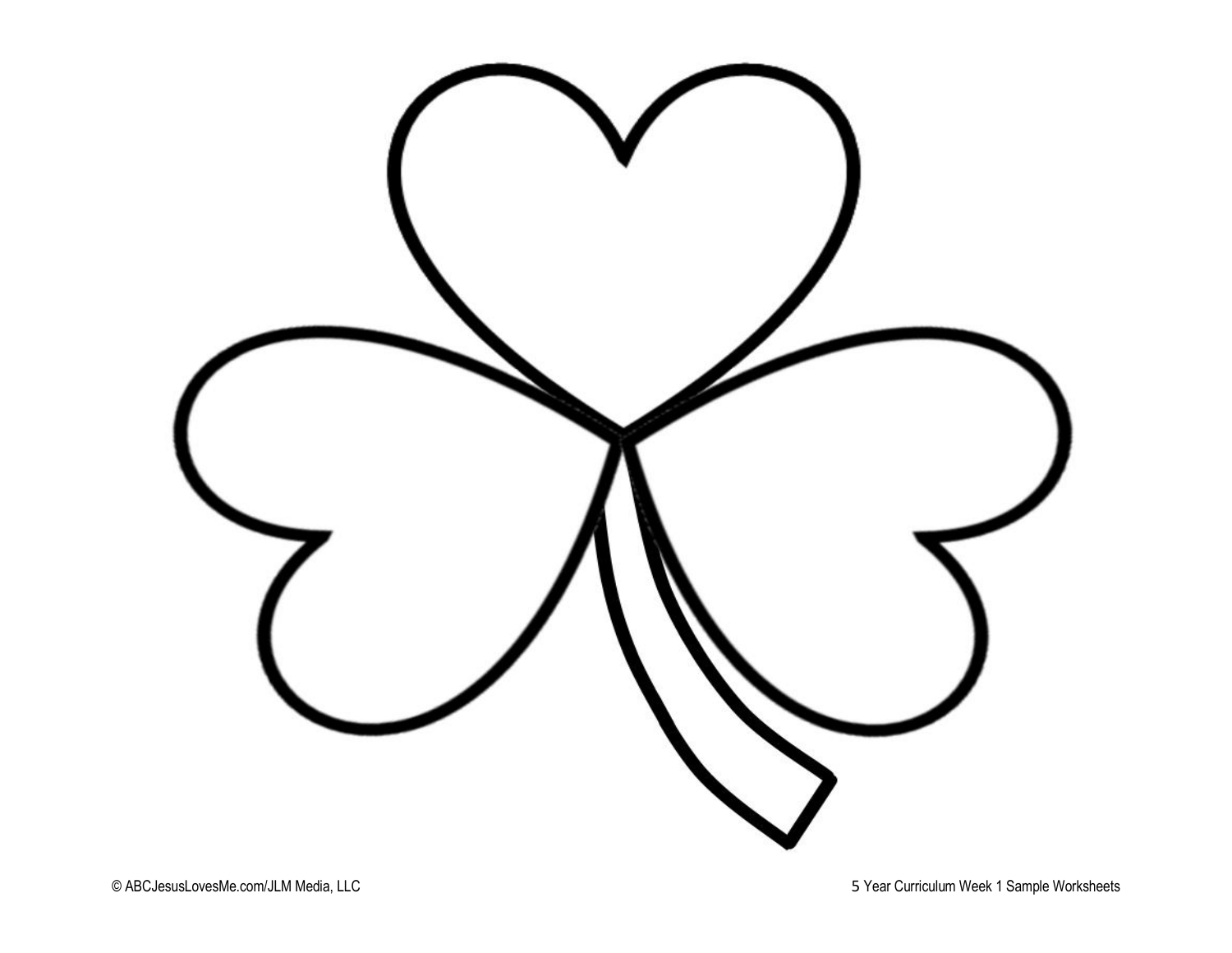| Draw 1 Blue Triangle  | Draw 2 Red Circles      |
|-----------------------|-------------------------|
|                       |                         |
| Draw 4 Orange Squares | Draw 1 Yellow Oval      |
| Draw 1 Brown Star     | Draw 3 Black Rectangles |
| Draw 2 Green Hearts   | Draw 1 Purple Diamond   |